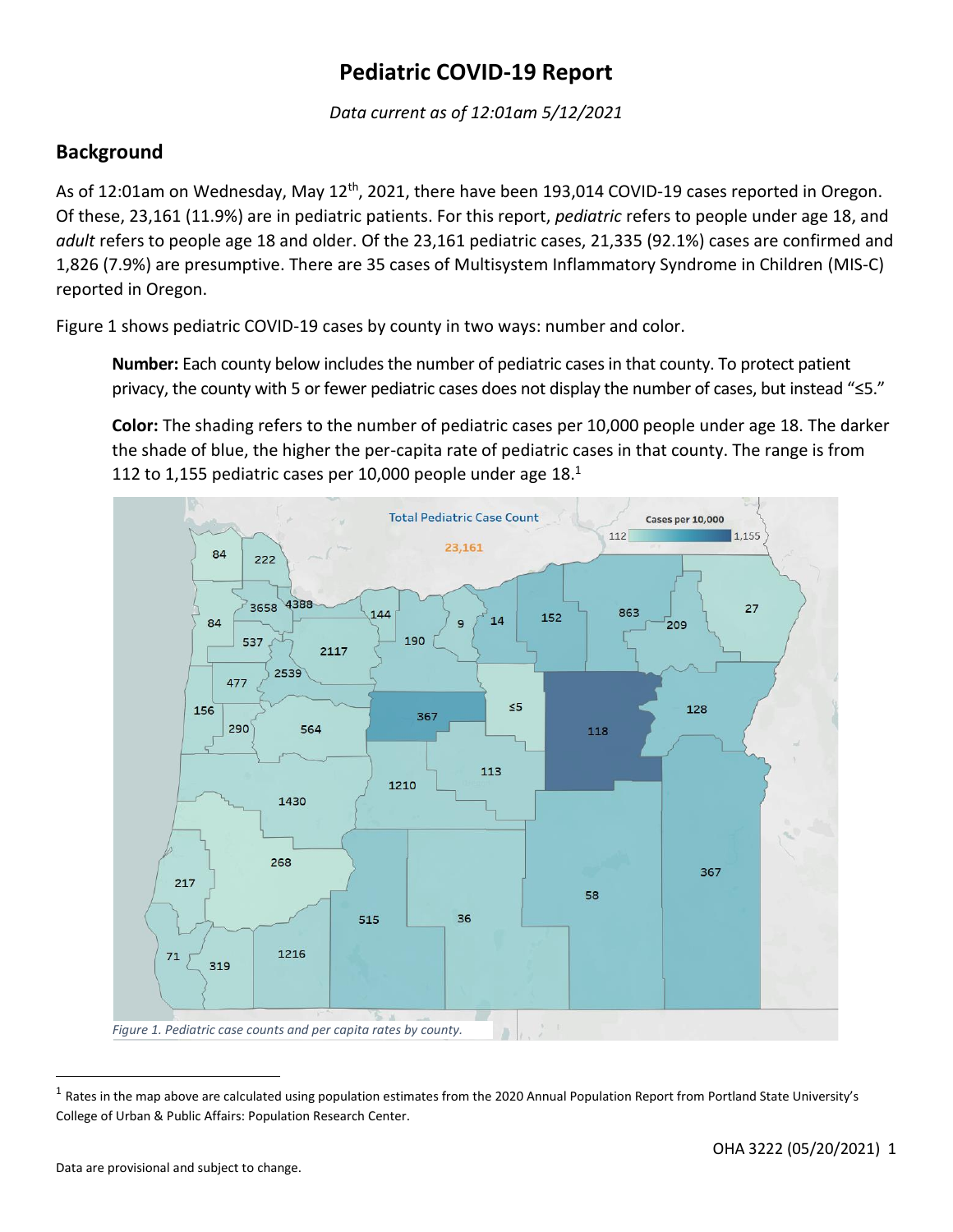# **Demographic Characteristics**

Figure 2 shows the number of pediatric cases by age and sex. The colors show how many pediatric cases in each group were hospitalized, not hospitalized or have an unknown status. Of pediatric cases reported, there are more teenagers than young children, and cases are split relatively evenly between sexes.



**Pediatric Cases by Sex** 



*Figure 2. Demographic characteristics of pediatric COVID-19 cases.*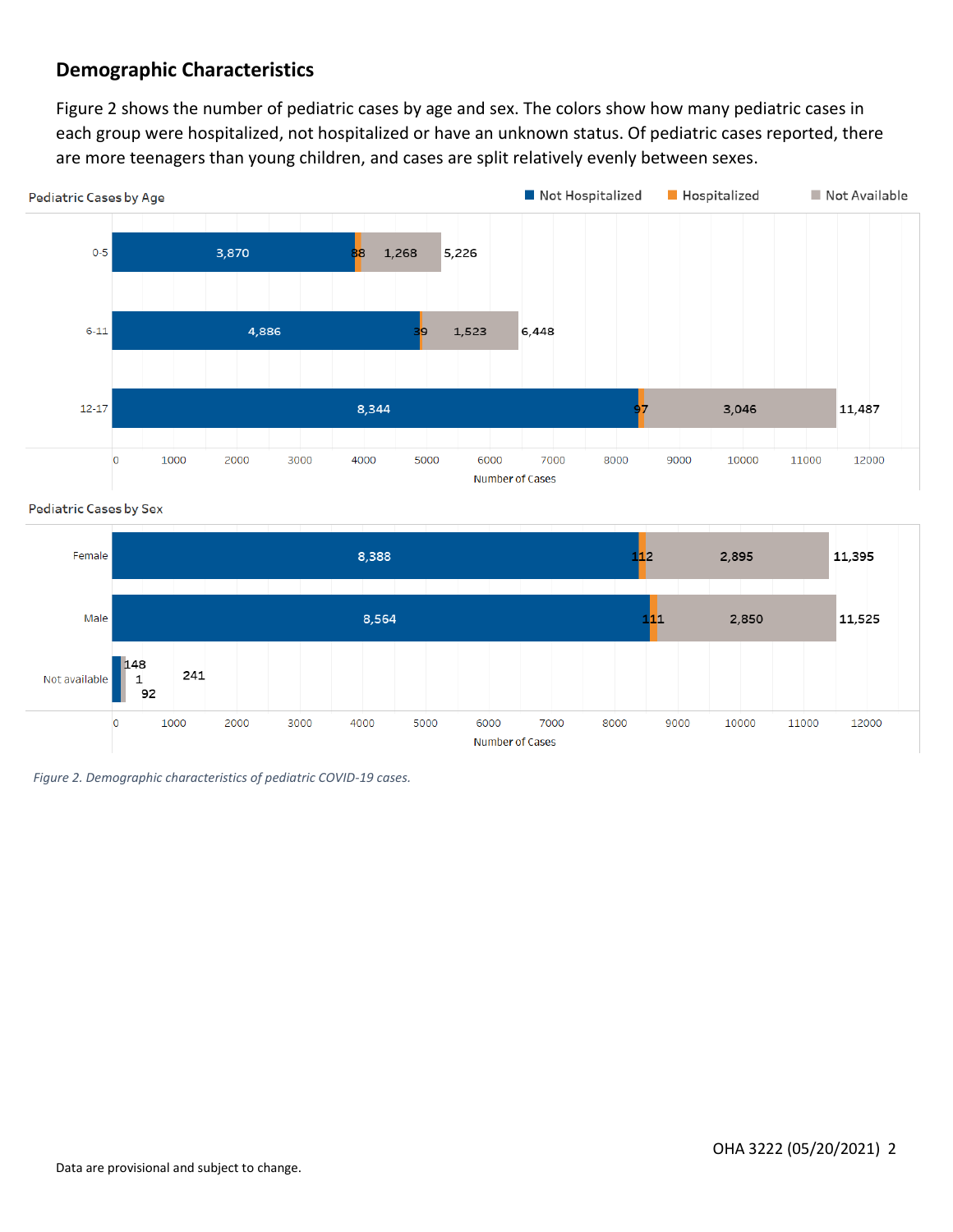Figure 3 shows pediatric COVID-19 cases by race and ethnicity. During the case investigation process, people are asked to self-report their race, ethnicity, tribal affiliation, country of origin or ancestry. Many people who consider themselves Hispanic or Latino/Latina/Latinx, which is an ethnicity, will use one of these or an equivalent term to describe their race, which then gets categorized as "Other" race. Currently, 91.2% of casepatients shown as "Other" race below report that they are Hispanic or Latino/Latina/Latinx.



#### **Pediatric Ethnicity**



*Figure 3. Pediatric COVID-19 cases by race and ethnicity.*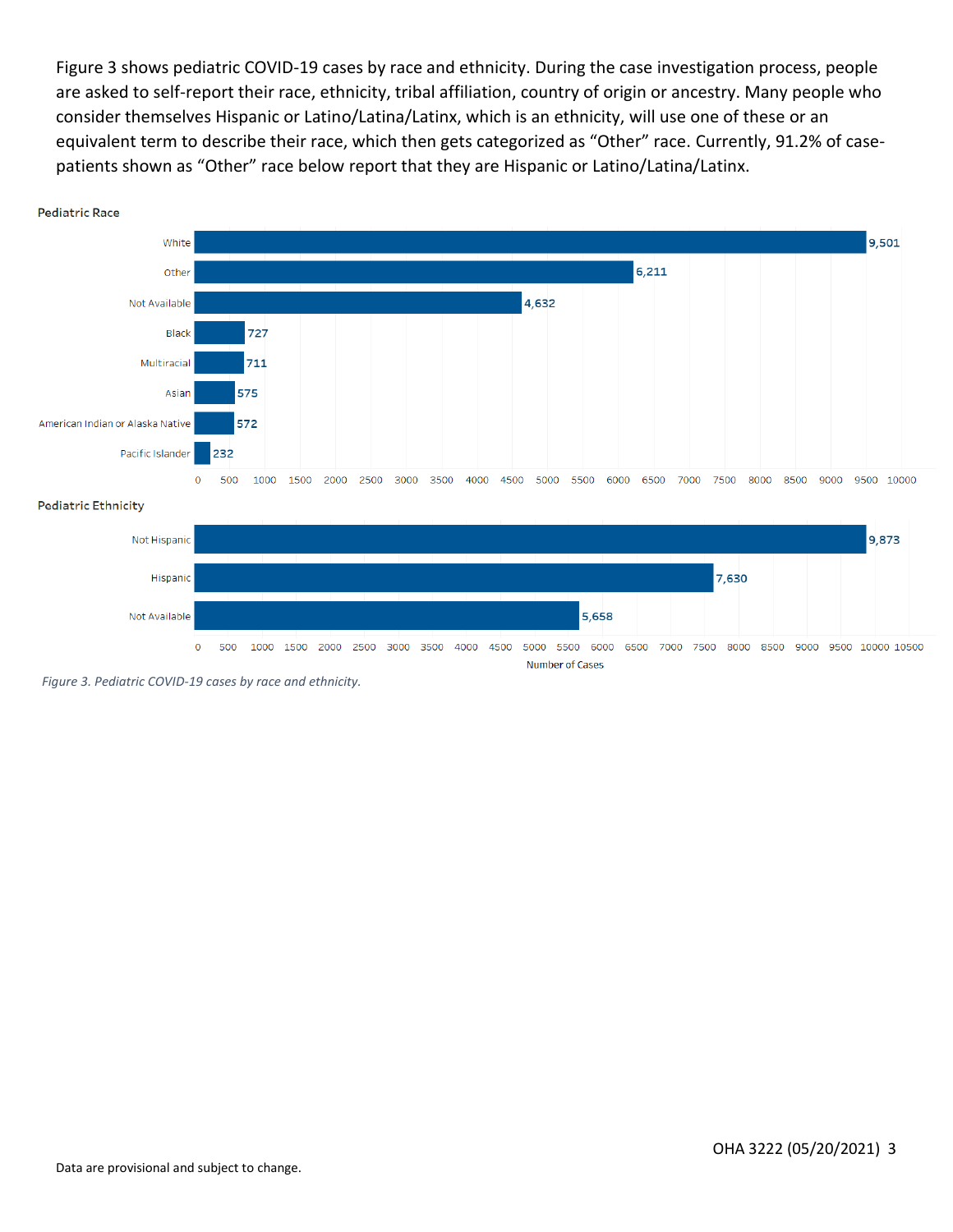# **Clinical Characteristics**

Figure 4 shows that Oregon witnessed two surges in pediatric COVID-19 cases in 2020 and is currently experiencing a third in 2021. After a dramatic spike in cases near the end of 2020, case counts decreased through March 2021, when cases began to rise again at the beginning of April.



*Figure 4. Pediatric cases by date of symptom onset.*

While pediatric case counts have been back on the rise, these patients are still far less likely than adults to develop severe COVID-19. Shown in Table 1, 224 people under age 18 (1.0%) have been hospitalized at some point during their COVID-19 illness. On the other hand, 10,391 people age 18 and older (6.1%) have been hospitalized at some point during their COVID-19 illness.<sup>2</sup>

| <b>Pediatric Cases</b>  |                                                                                              | <b>Adult Cases</b>              |                  |
|-------------------------|----------------------------------------------------------------------------------------------|---------------------------------|------------------|
| Hospitalized            |                                                                                              | 224 (1.0%) Hospitalized         | 10,391 (6.1%)    |
| <b>Not Hospitalized</b> |                                                                                              | 17,100 (73.8%) Not Hospitalized | 112,080 (66.0%)  |
| Not Available           | 5,837 (25.2%) Unknown                                                                        |                                 | 47,379 (27.9%)   |
| Total                   | 23,161 (100.0%)<br>Table 1. COVID-19 hospitalizations in pediatric cases compared to adults. | Total                           | 169,850 (100.0%) |

 $^2$  COVID-19 hospitalizations include all hospitalizations reported to public health during the case's COVID-19 illness.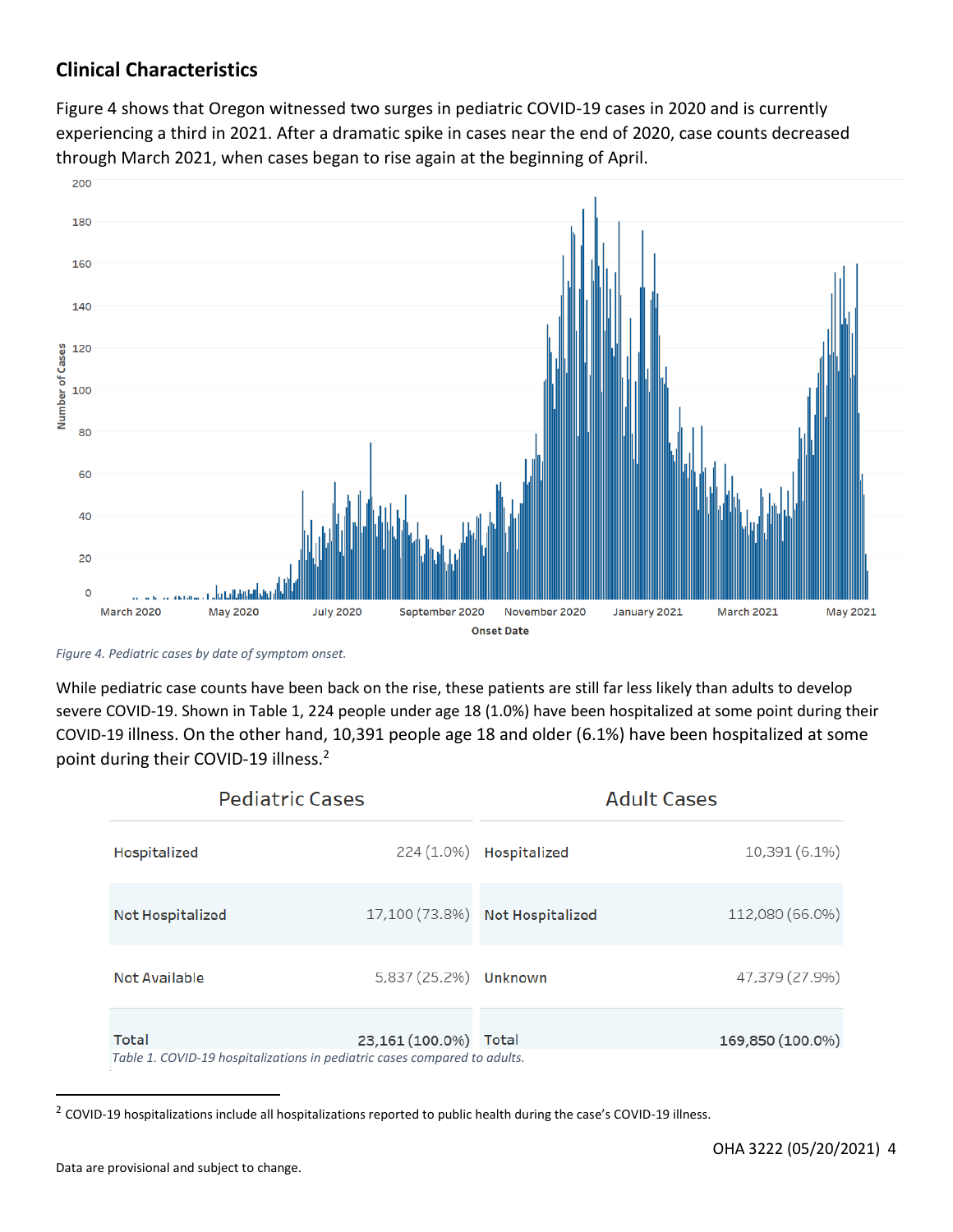Figure 5 shows reported signs and symptoms of pediatric and adult COVID-19 cases. For example, 59.3% of pediatric cases report having at least one symptom. Pediatric COVID-19 cases usually report fewer symptoms than adult COVID-19 cases. But, because people without symptoms are less likely to get tested, there are likely more asymptomatic people than shown below.



*Figure 5. Reported signs and symptoms for pediatric and adult COVID-19 cases.*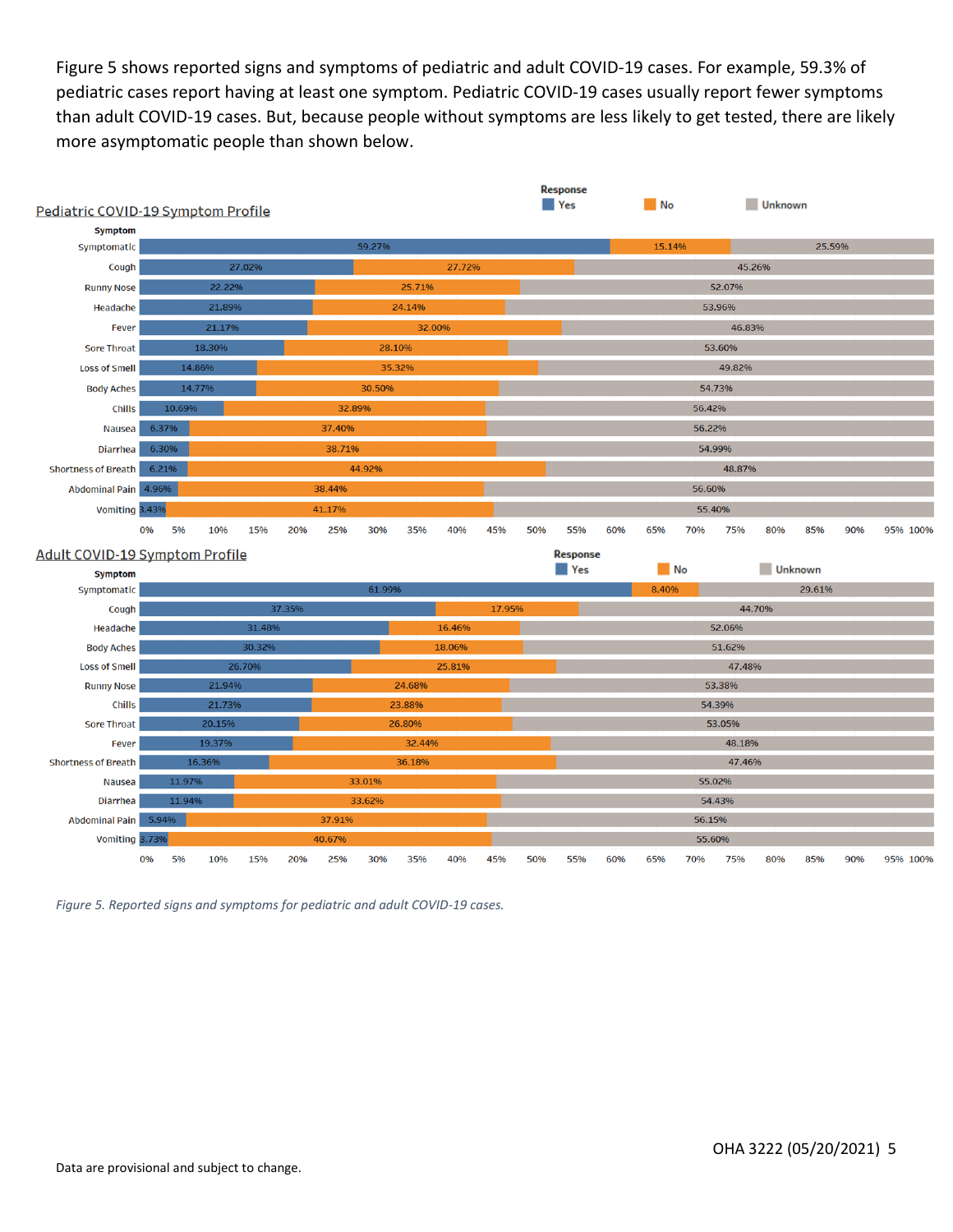# **Epidemiologic Characteristics**

Figure 6 shows epidemiologic links for pediatric and adult COVID-19 cases. Epidemiologic links are places or people that COVID-19 cases have in common. These links are identified by interviewing confirmed and presumptive COVID-19 cases.

More pediatric cases are connected to a known epidemiologic link (close contact, cluster, outbreak or household) than adult cases. The most common epidemiologic link for pediatric cases is households, which is likely because people who live with a COVID-19 case are more likely to receive a test.

Pediatric COVID-19 Epidemiologic Links Adult COVID-19 Epidemiologic Links  $7.8\%$  0.8%  $8.7\%$  0.8% Close Contact Cluster 33.3% Household 20.2% Outbreak 48.8% Sporadic 45.3% 12.9% 21.5%

*Figure 6. Epidemiological links among pediatric and adult COVID-19 cases.*

### Epidemiologic Link Definitions:

**Sporadic**: Cases without known exposure to another case or outbreak. Sporadic cases give us an idea of community spread.

**Outbreak**: Cases who have a shared, defined exposure with at least one other case from a different household. For example, a defined exposure could be an event, a workplace, a congregate setting such as a daycare or long-term care facility, etc.

**Cluster**: Cases who had contact with someone who has COVID-19 from a different household, but the exposure is not well defined. For example, two people who have COVID-19 from two households who interacted many times prior to illness onset.

**Household**: Cases who were exposed to someone who has COVID-19 in their household.

**Close Contact**: Cases who were exposed to another case, not in their household. This designation was added on 7/15.